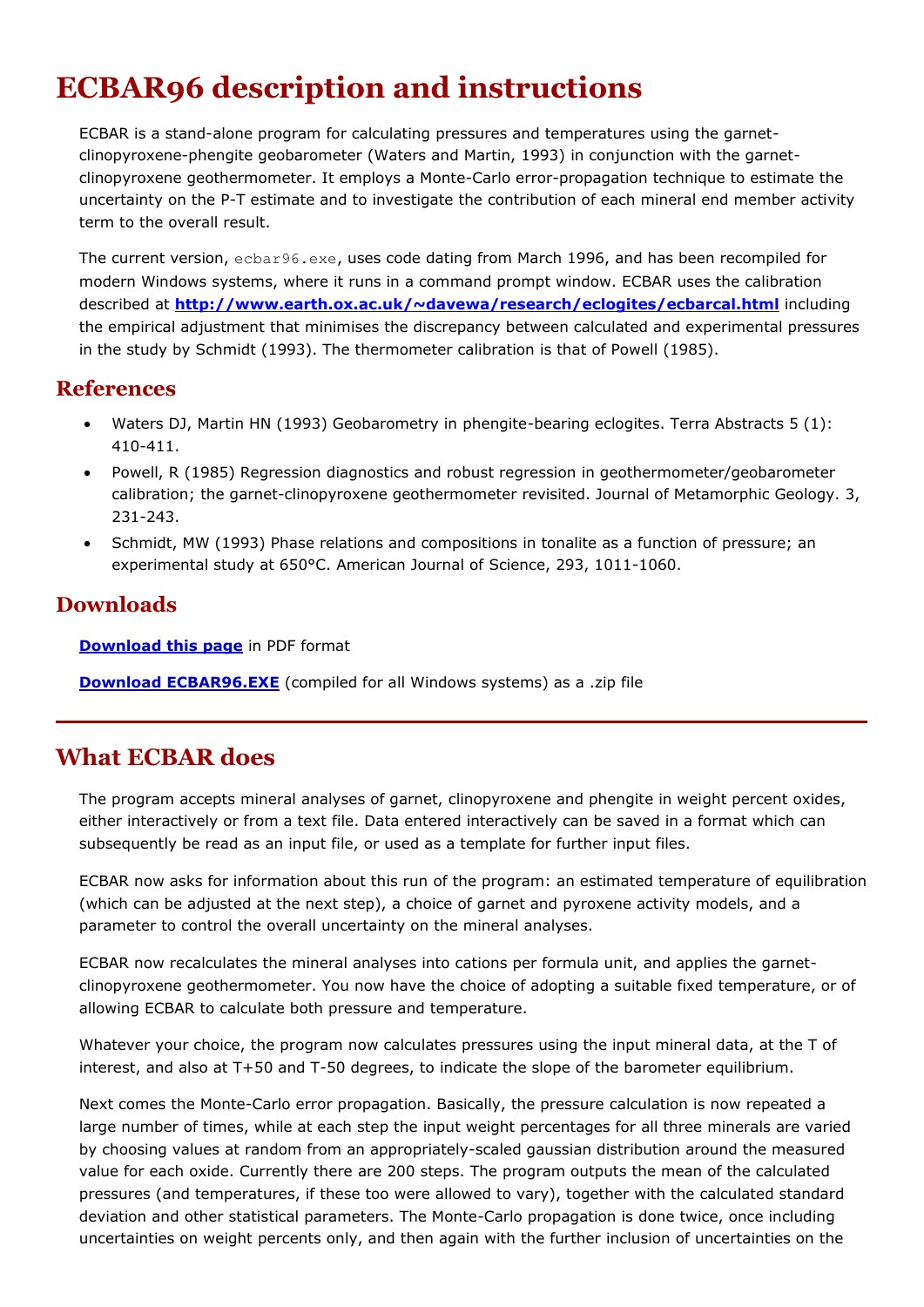mixing parameters for activity models (these are held internally in the program, the values being taken from the source references). The contribution of each end member to lnK is shown separately, so that you can assess the sensitivity of your input data.

The program creates two output files, one called ecbar.res, which contains the summary of results you see on the screen, and another called ecbarpt.res, which is a simple list of the temperatures and pressures generated at each of the Monte-Carlo cycles. This latter file could be used to get a visual display of the error cloud, or processed for further estimation of the P-T error ellipse.

#### **How to run ECBAR**

This is a text-based program with a simple command-line interface. Yes, I know this is an old-fashioned way to do things, but the original program dates from 1991, and I am unlikely in the near future to produce a Windows GUI version.

Under Windows the program runs in a command prompt box, and can be started using the run command on the Start Menu or by double-clicking the executable file in Windows File Explorer.

The program requires two types of response from the user:

- Questions with yes/no answers, to which you type  $y$  or n (upper or lower case). If the desired answer is yes, a simple carriage return is sufficient.
- Numerical or text input. The quality of the error-trapping is variable you may get uninformative error-messages if you enter something unexpected!

#### **Step by step**

Answer **yes** (y or 'Enter') to the first question

Output to file (ECBAR.RES)? (y) :

as any other response causes an immediate crash (under DOS you could direct output straight to the printer).

Next, answering **no** to

Data from a file? (y) :

takes you to the interactive input of data.

It is recommended that you enter your first sample interactively, then save the input data to one of the text file formats for use as a template. In detail the file formats are intended to harmonise with my own personal mineral database format (Lotus 123, circa 1988!), but with a little care you could set up an Excel worksheet to generate data files in the correct format.

If input is from a file, you are asked to supply the file name (and path, if needed).

The program checks it can read the file properly - it should report that it has found the expected oxides in the correct order - before asking you if it is OK to continue.

Checking that oxides are in correct sequence ... Expected: SiO2 TiO2 Al2O3 Fe2O3 FeO MnO MgO CaO Na2O K2O File has: SiO2 TiO2 Al2O3 Fe2O3 FeO MnO MgO CaO Na2O K2O Do you want to continue? (y) :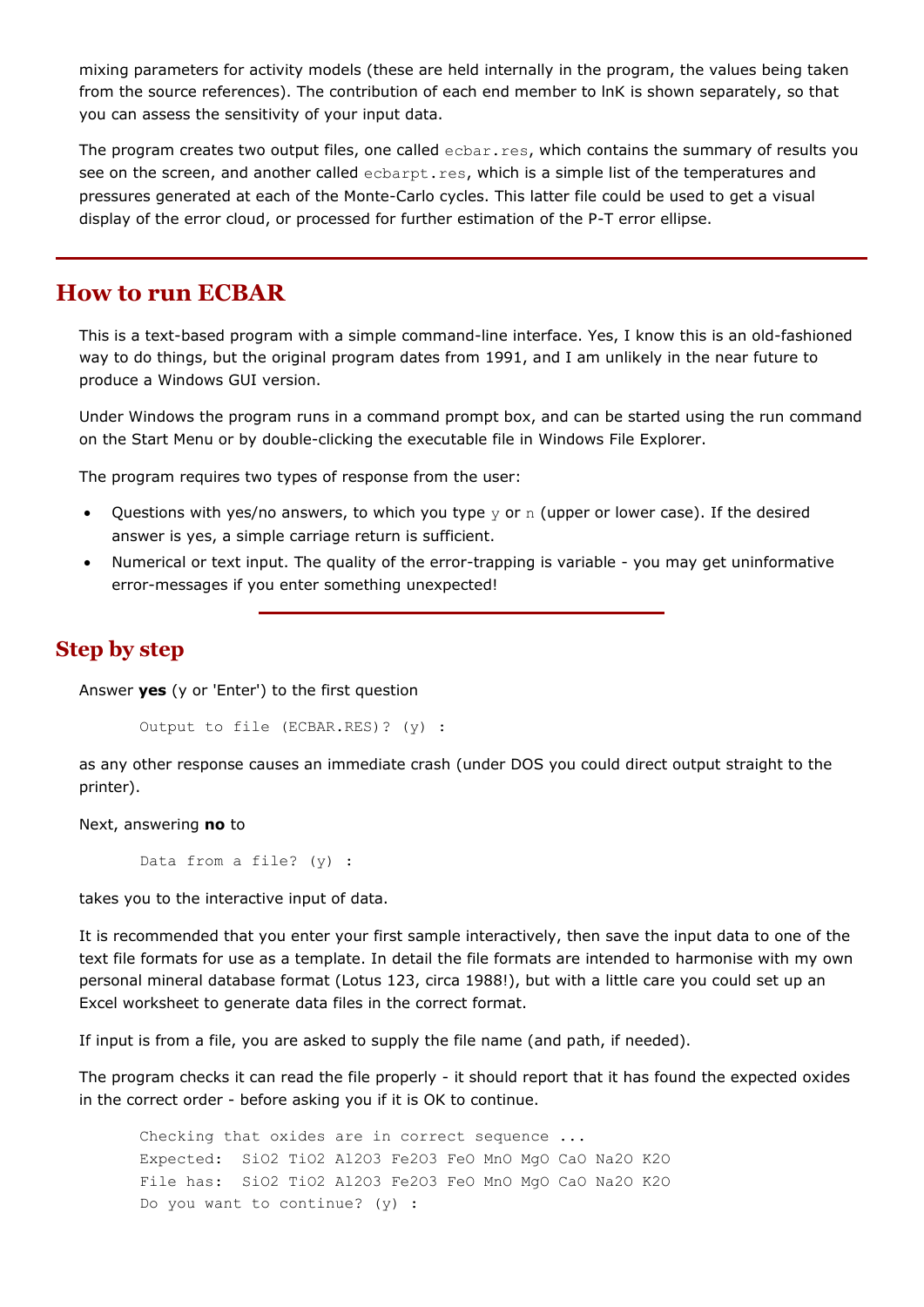Now you must supply a "seed" temperature for the calculation (for the first cycle of activity calculation), and select activity models for garnet and pyroxene.

```
Temperature (C) :
Choose garnet mixing model:
 1 = Ganguly & Saxena 1984 without ternary approx
 2 = \text{Geiger et al } 87, Fe-Mg-Ca mixing
 3 = Simple Mg-Ca mixing, Newton & Haselton 1981
 4 = Mg-Ca (NH81) + Fe-Mq after Hackler & Wood 895 = Ideal quaternary mixing
 6 = Berman 1990 Am Min 75
 7 = Sengupta et al 1989 (CMP) extension of GS-84
choice :
```

```
Disordered (two-site) Cpx? (y) :
```
For consistency with the calibration, the simple Mg-Ca mixing model of Newton and Haselton should be used for absolute P determination. You are welcome to examine how sensitive the result is to a different choice of activity model! In general, a higher pressure may result from the more complex mixing models. For pyroxene there is a choice between the non-ideal 2-site model of Holland (1990, CMP 105: 446-53) for Na-bearing C2/c pyroxenes, or a simple 1-site model for ordered omphacite. Before deciding which to use for lower-T eclogites, it might be worth reflecting on whether you believe the pyroxene grew, and approached equilibrium, in a disordered or an ordered state, given that most such pyroxenes show antiphase domain microstructures.

Analytical uncertainty (as % error on 100%; try 1) : 1

The analytical uncertainty applied by ECBAR assumed that the error is random and dominated by X-ray counting statistics. You input an estimate of the 2sigma on an element present at a concentration of 100%, and these are then scaled so that the absolute error on any element is proportional to the square root of the actual weight percent. For well-behaved wavelength spectrometers the appropriate value is about 1; for EDS systems make it a bit bigger.

Now you get some mineral recalculation output, and a calculated temperature, e.g.

 SiO2 TiO2 Al2O3 Fe2O3 FeO MnO MgO CaO Na2O K2O Total Garnet 40.20 0.00 23.20 0.62 16.84 0.18 11.90 7.68 0.00 0.00 100.62 2.972 0.000 2.022 0.034 1.041 0.011 1.311 0.608 0.000 0.000 8.000 Clinopx 55.40 0.09 9.09 0.01 2.11 0.03 11.30 17.10 4.76 0.00 99.89 1.972 0.002 0.381 0.000 0.063 0.001 0.599 0.652 0.328 0.000 3.999 Phengite 51.40 0.40 26.90 0.95 0.23 0.00 4.08 0.04 1.15 9.82 94.97 3.411 0.020 2.105 0.047 0.013 0.000 0.404 0.003 0.148 0.831 6.982

```
Estimated T (Powell 1985) is 710 (C)
```
Keep T fixed at trial value? (y) :

Answering **no** here gives you the opportunity to examine the uncertainty on calculated temperature as well as pressure:

Use variable Powell 1985 temperatures? (y) :

and a further **no** here allows you to supply any other fixed temperature value.

Now (after showing you the matrix of garnet interaction parameters) the program begins to give you some results based on the mineral data exactly as input,, which allow you to plot a section of the P-T